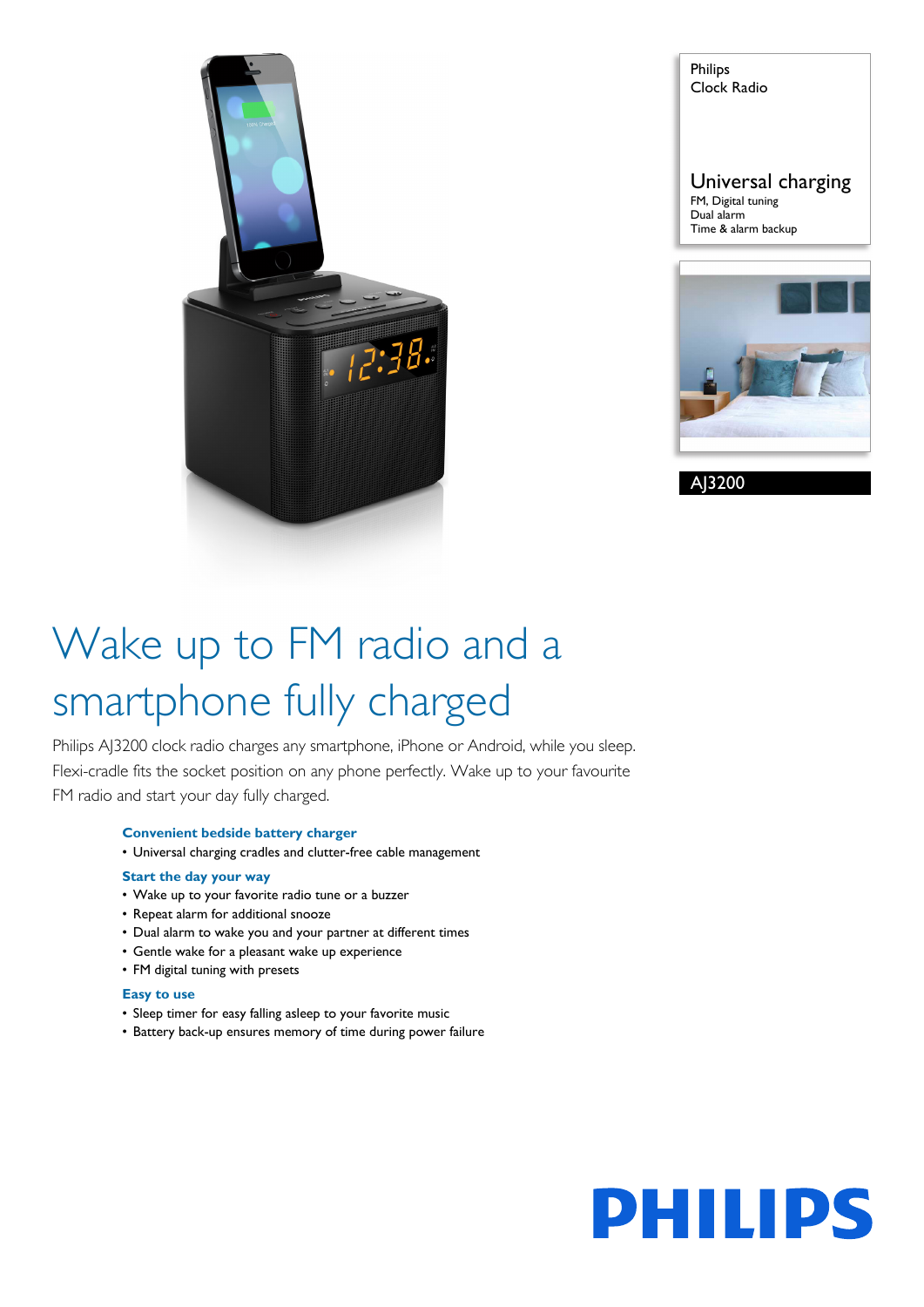#### Clock Radio Universal charging FM, Digital tuning, Dual alarm, Time & alarm backup

## **Highlights**

#### **Universal charging**



No more cable chaos on your nightstand. This clock radio comes with three interchangeable cradles and for charging your iPhone, Android or other smartphones. Use Apple Lightning or 30-pin charging cable with the right cradle for your iPhone and/or the by-packed micro USB cradle for Android and others. Once the cable and cradle are hooked up, dock your smartphone and start charging right away. Even

the wires are tucked away neatly out of sight.

#### **Wake up to radio or a buzzer**



Wake up to sounds from your favorite radio station or a buzzer. Simply set the alarm on your Philips Clock radio to wake you with the radio station you last listened to or choose to wake up with a buzzer sound. When the wake up time is reached, your Philips Clock radio will automatically turn on that radio station or trigger the buzzer to sound.

#### **Repeat alarm**



To counter oversleeping, the Philips Clock radio has a snooze feature. Should the alarm ring and you wish to continue sleeping a bit longer, simply press the Repeat Alarm button once and go back to sleep. Nine minutes later the alarm will ring again. You can continue to press the Repeat Alarm button every nine minutes until you turn off the alarm altogether.

#### **Dual alarm**



The Philips audio system comes with two alarm times. Set one alarm time to wake you up and the other time to wake up your partner.

#### **Gentle wake**



Start your day right by waking up gently to a gradually escalating alarm volume. Normal alarm sounds with a preset volume are either too low to wake you up or are so uncomfortably loud that you are rudely jolted awake. Choose to wake up to your favorite music, radio station or buzzer alarm. Gentle

wake's alarm volume gradually increases from subtly low to reasonably high in order to gently rouse you.

#### **FM digital tuning with presets**



Digital FM radio offers you additional music options to your music collection on your Philips audio system. Simply tune into the station that you want to preset, press and hold the preset button to memorize the frequency. With preset radio stations that can be stored, you can quickly access your favorite radio station without having to manually tune the frequencies each time.

#### **Battery back-up**

Battery back-up ensures memory of time during power failure

#### **Sleep Timer**



Sleep timer lets you decide how long you want to listen to music or a radio station of your choice before falling asleep. Simply set a time limit (up to 2 hours) and choose a CD or radio station to listen to while you drift off to sleep. The set will continue to play for the selected duration and then automatically switch off to a power-efficient, silent stand-by mode. Sleep Timer lets you fall asleep to your favorite CD or radio DJ without counting sheep or worrying about wasting power.